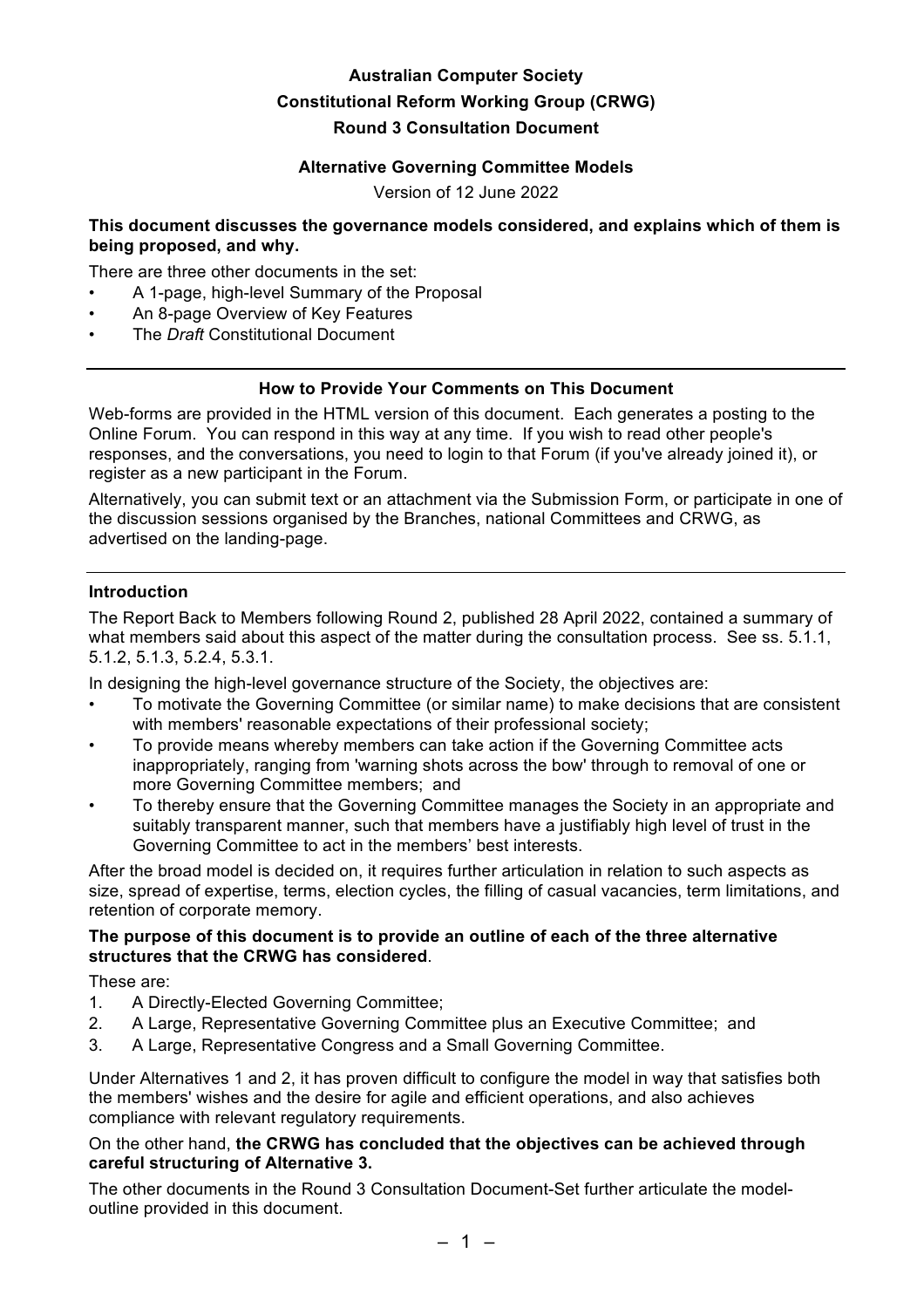[ This page was intentionally left blank ]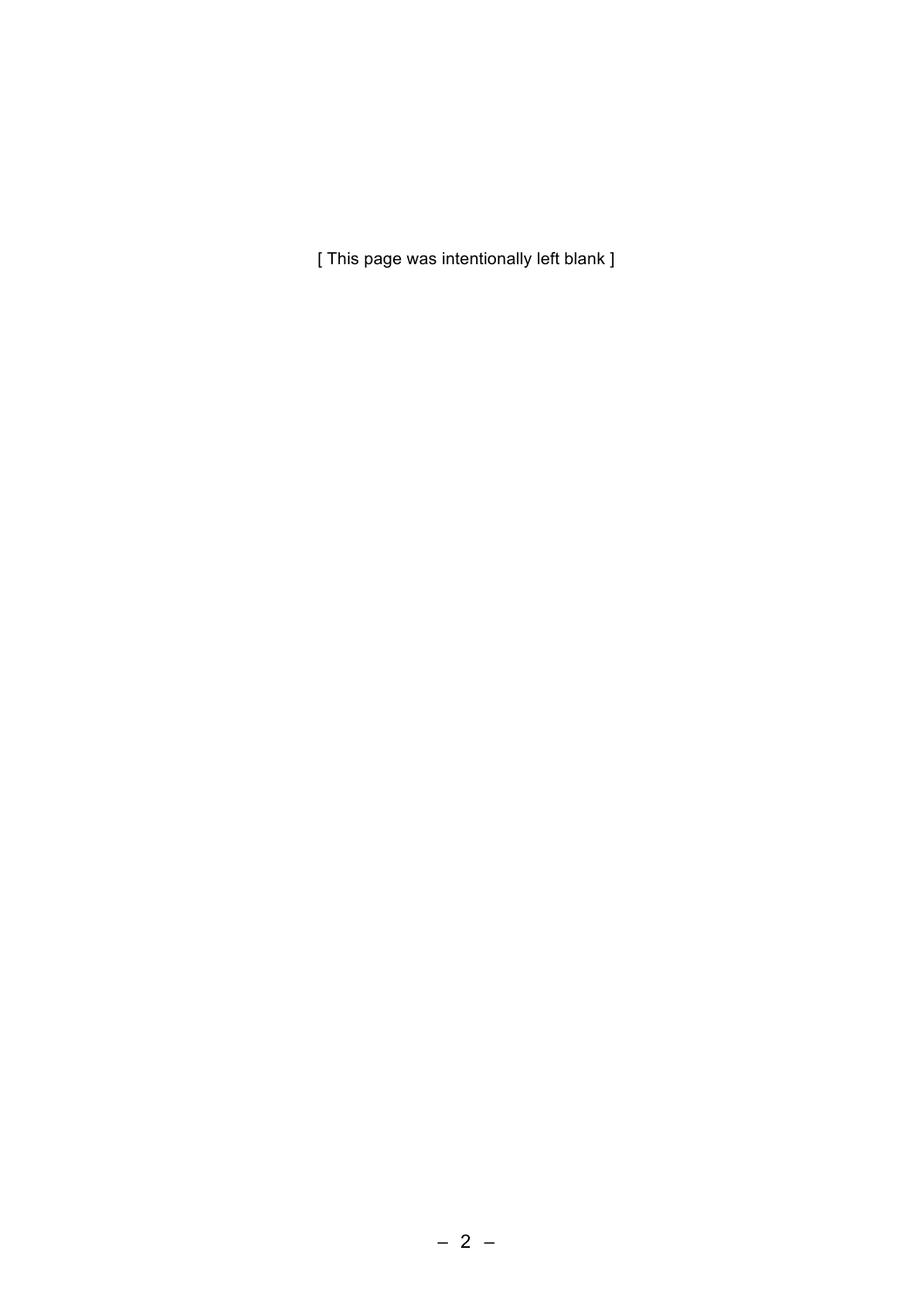# **Alternative 1: A Directly-Elected Governing Committee**

During recent years, it has become the norm for each medium-sized and large not-for-profit organisation to be constituted as a company limited by guarantee (CLG). The commonly-available templates for a CLG Constitution are generally little different from those of a for-profit company limited by shares. They generally have the following features:

- (1) The members of the governing committee are directly elected by the members;
- (2) Almost all powers are placed in the hands of the governing committee and CEO; and
- (3) Any additional body that is representative of the membership is limited to an advisory role.

Each of those features creates difficulties for the Society:

#### **(1) Direct Elections**

Since its formation in 1965, ACS has comprised Branches organised along State lines. Because of the distribution of the Australian population, and of ICT activity, the two largest Branches typically have 55%-65% of the professional membership. The risk exists that the Governing Committee, the staff and the Society's operations would be attuned primarily to the interests of the two larger Branches, to the disadvantage of the smaller Branches.

To address this issue, the constitutional document has always provided a means of diluting the power of the two largest Branches. Consultation participants have made clear that they want some such protection to continue. However, it is very difficult to contrive such protection if members of the Governing Committee are directly elected by the members.

(An alternative to direct election is a feature of Alternatives 2 and 3).

#### **(2) A Powerful Governing Committee**

Consultation participants have made clear that they perceive their Society to be of the members and for the members. They have:

- (a) expressly rejected a corporatist model that involves members handing over almost all powers to the Governing Committee, and the Governing Committee then delegating a large proportion of those powers to the CEO;
- (b) called for effective accountability of the Governing Committee to the membership, not the merely nominal accountability measures found in commonly-available CLG templates; and
- (c) supported the existing arrangements whereby the CEO is responsible for operational management, but the Governing Committee takes responsibility for strategy and policy and delegates only relevant tasks to the CEO, not the strategic and policy functions as a whole.

Members' concerns about loss of control over their Society are not just theoretical. In addition to the Society's own experiences during 2018-20, some other associations with constitutional documents of such kinds, including CPA Australia, AICD and AIPM, have been at risk of being taken over by people willing to exercise their power to redirect the organisation.

## **(3) A Weak, Advisory-Only Congress**

A parallel body to the Governing Committee can be established, which can provide channels for members to provide input, and can have features that balance influence between larger and smaller Branches.

However, the for-profit corporate model, applied to not-for-profits in the form of a CLG, does not enable such a body to have any directive power over the Governing Committee.

Under the current Rules, ACS Congress has both an advisory role and a capacity to give directives to the Governing Committee (currently called Management Committee). Congress used that power in 2020 in order to overcome an impasse on the Management Committee. Members are therefore unlikely to be willing to permit an unfettered Governing Committee.

In short, it does not appear that the currently conventional governance model for medium-sized and large not-for-profits is a fit to the needs of the ACS.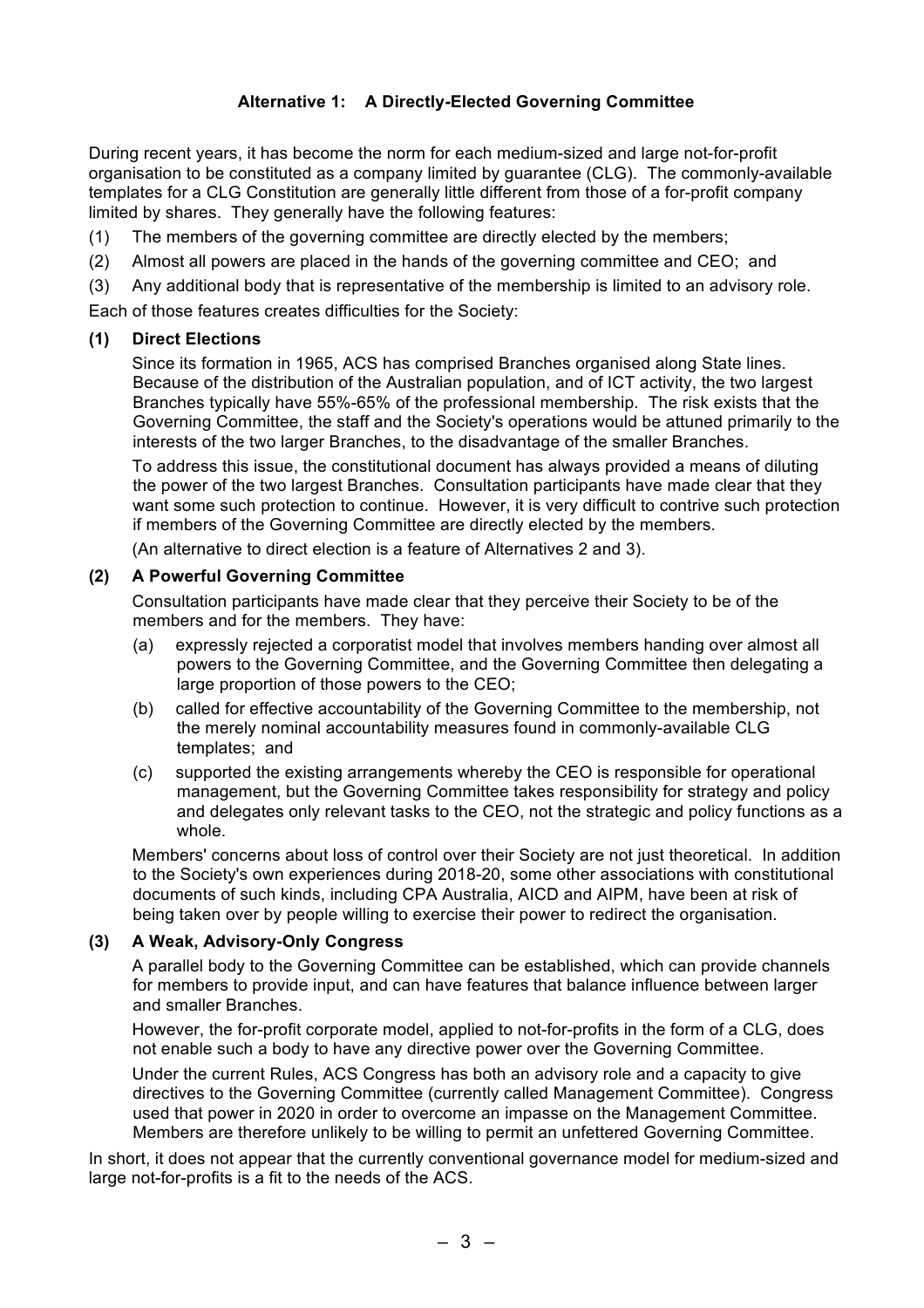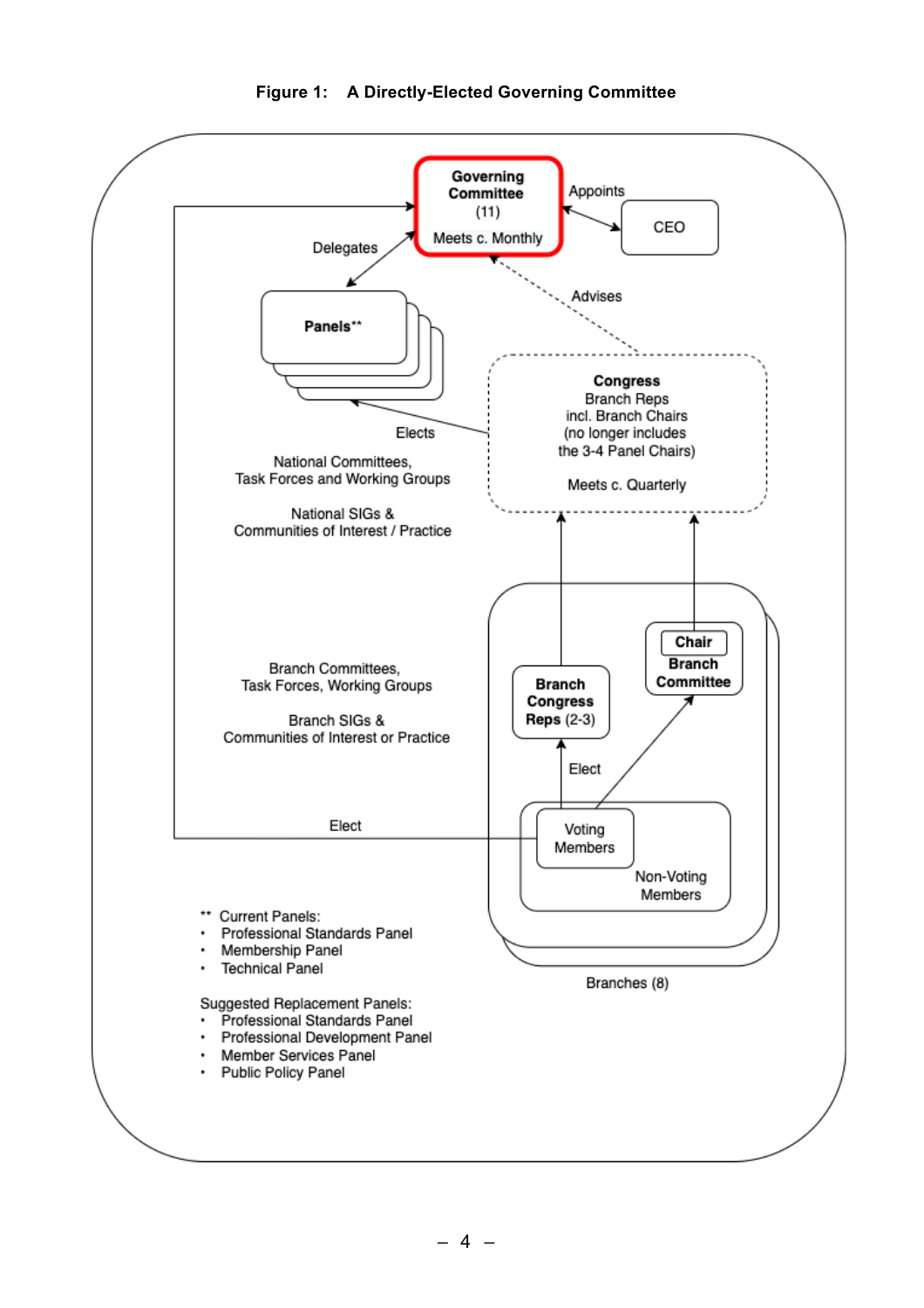# **Alternative 2: A Large, Representative Governing Committee plus an Executive Committee**

A further possibility is to designate the large representative body as the Governing Committee.

To ensure a suitably balanced form of representation, the Governing Committee could be structured in a similar manner to the current Congress. For example, in each Branch, Branch members could elect the Branch Chair and 2-3 Branch Reps directly to the Governing Committee. Governing Committee would thereby comprise c.26 members.

The Governing Committee would elect its Chair. This large Governing Committee would meet approximately quarterly.

In order to achieve a sufficient degree of agility, a smaller Executive Committee could be established (of 5-9 members), which would meet approximately monthly.

The Governing Committee would give general and specific delegations to the Executive Committee. The Governing Committee would elect the members of the Executive Committee. Candidacy could be:

- limited to current members of the Governing Committee;
- open to any Professional Division member; or
- open to any member who has been a Professional Division member for at least, say, 3 years and has served at least, say, 1 year on the Governing Committee during the last 5 years.

The Governing Committee would elect the Chair of the Executive Committee.

Candidates elected to the Executive Committee could:

- (a) Remain eligible for a position on the Governing Committee; or
- (b) Become ineligible for a position on the Governing Committee, instead having observer status at Governing Committee meetings.

However, this Alternative has a number of significant disadvantages:

- Large bodies are unwieldy, with logistics difficult and expensive, and the considerable scope for scheduling clashes ensuring that attendance percentages are not high;
- The air-time available for each member would be limited:
- Some doubts exist about the extent to which general delegations by the Governing Committee to an Executive Committee are legally feasible, given that the members of the Governing Committee cannot escape their responsibilities at law;
- Any member of the Executive Committee who was not also a member of Governing Committee would, if the Society is incorporated as a CLG, be subject to the 'shadow director' provisions, which have the effect of imposing the same responsibilities on them as those applying to Governing Committee members.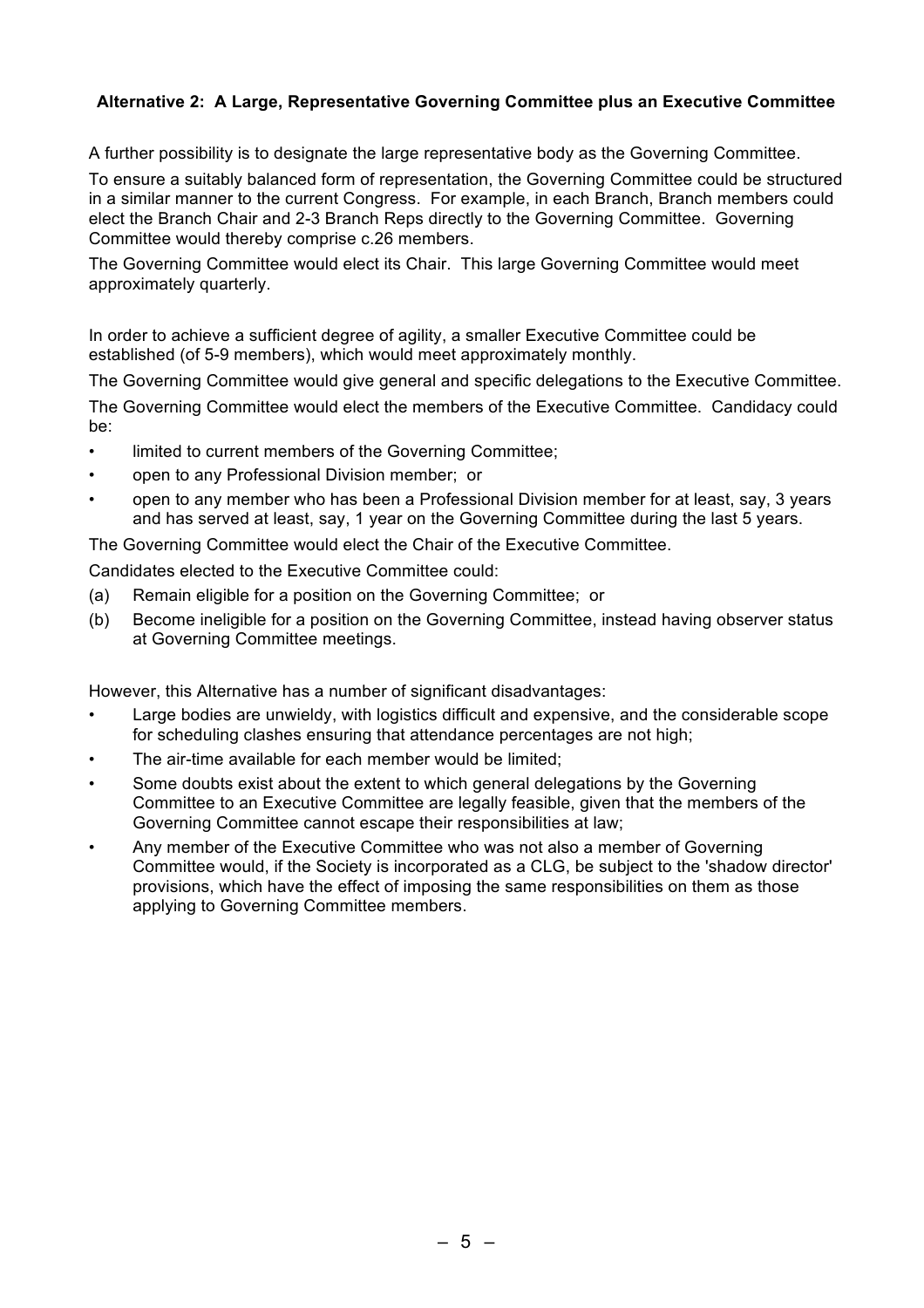

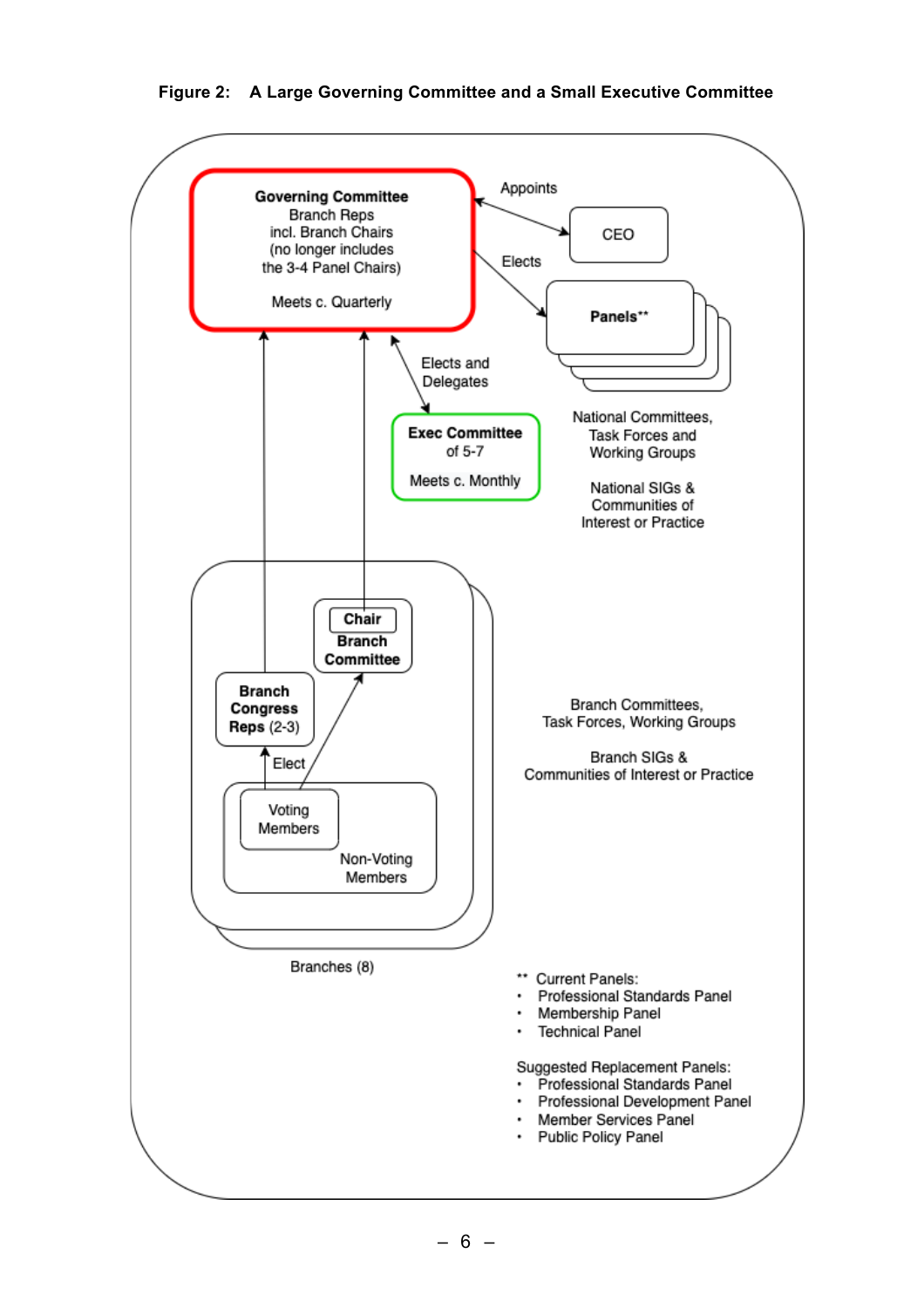# **Alternative 3. A Large, Representative Congress and a Small Governing Committee**

This alternative has similarities to the existing governance structure, with a Congress formed from Branch delegates, which elects the members and Chair of the Governing Committee. However, it appears feasible to configure the arrangements to achieve the objectives and manage the risks.

**The composition of the Congress** would be determined as follows:

- In each Branch, Branch members would elect 3-4 Representatives directly to the Congress. Each Branch with in excess of 20% of Professional Division members would have a 4th Rep. (Currently NSW and Victoria qualify. One of Queensland or Canberra might reach that level). The positions could be filled in one of the following **ALTERNATIVE** ways:
	- (a) the Branch Chair and 2-3 Branch Representatives not necessarily on Branch Committee, all elected by the Branch members; O**R**
	- (b) the Branch Chair, Vice-Chair and Secretary, as elected by the Branch members, would be *ex officio* Congress members; OR
	- (c) any professional-grade Branch member can nominate, and the Congress Representatives are elected from among them by the Branch Committee.

(Currently, Branch members elect the Branch Committee, and the Branch Committee elects 2 Representatives. So this provides a more direct link from the membership to the Congress);

- Unlike the present Congress, it would not include Board Directors / Panel Chairs *ex officio*. Congress would therefore comprise c.26 members, all of them representing the members;
- Congress would elect the Chair of Congress. (Currently the President chairs both Congress and the Governing Committee);
- Congress would determine its own meeting-cycle, but meet approximately quarterly.

**The composition of the Governing Committee** would be c.11 members, with no designated roles other than Chair.

### **The Congress would act as the electoral college for the Governing Committee**, as follows:

- Any Professional Division member could stand as a candidate for the Governing Committee. (Currently there are eligibility criteria that place considerable limits on the field);
- Once a person is elected to Governing Committee, they **ALTERNATIVES**:
	- (a) Remain eligible for a position on Congress; or
	- (b) Become ineligible for Congress.

The purpose of option (b) is to make Congress membership disjunct from that of Governing Committee.

- Governing Committee members would have observer rights at Congress, and, as with the CEO, an obligation to attend and speak when requested to do so. (Currently, Management Committee members sit on both bodies, with a conflict of interest between two roles);
- The Chair of the Governing Committee would be elected by one of these **ALTERNATIVES**:
	- (a) Congress;
	- (b) Governing Committee; or
	- (c) the Voting Members.
- The Governing Committee would determine its meeting-cycle, approximately monthly.

**The Governing Committee would exercise all powers of the Society, in line with the current conventions.** However, the Governing Committee would be subject to custom-designed accountability mechanisms expressed in the constitutional document.

## The **other functions of the Congress** would be as follows:

- Congress would elect the Panel Chairs. (Currently, Congress elects the Board Directors);
- Congress would:
	- monitor the performance of the Governing Committee;
	- represent the interests of members; and
	- provide advice to the Governing Committee on any matter;
- In order to be compliant with contemporary regulatory norms, Congress would **not** have directive powers over the Governing Committee. However, provisions in the constitutional documents would provide means for members, directly, through Branches, and through Congress, to rein in any excesses by the Governing Committee, including the power to remove any member of the Governing Committee.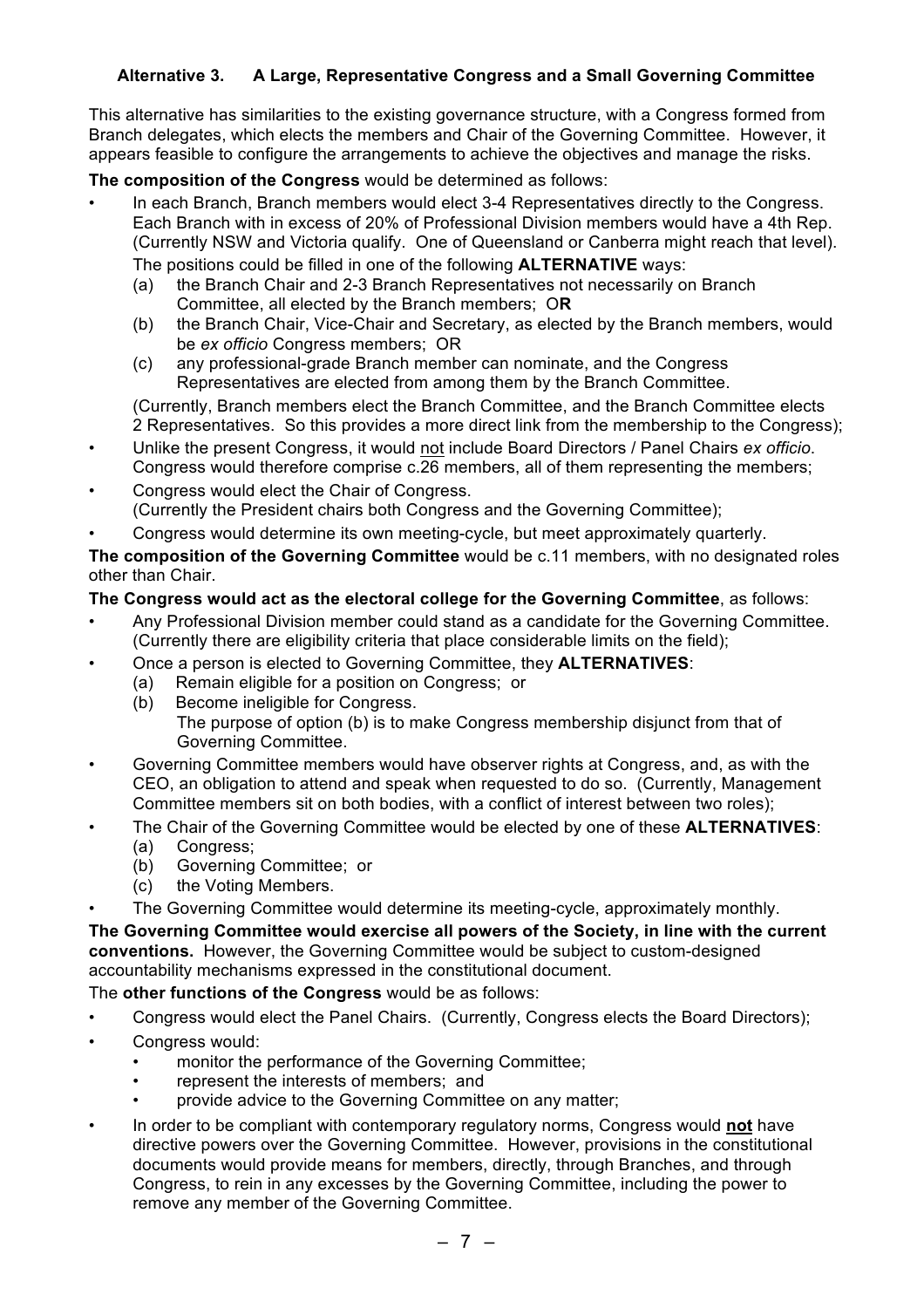#### Figure 3A: A Large Congress and a Small Governing Committee - Governance